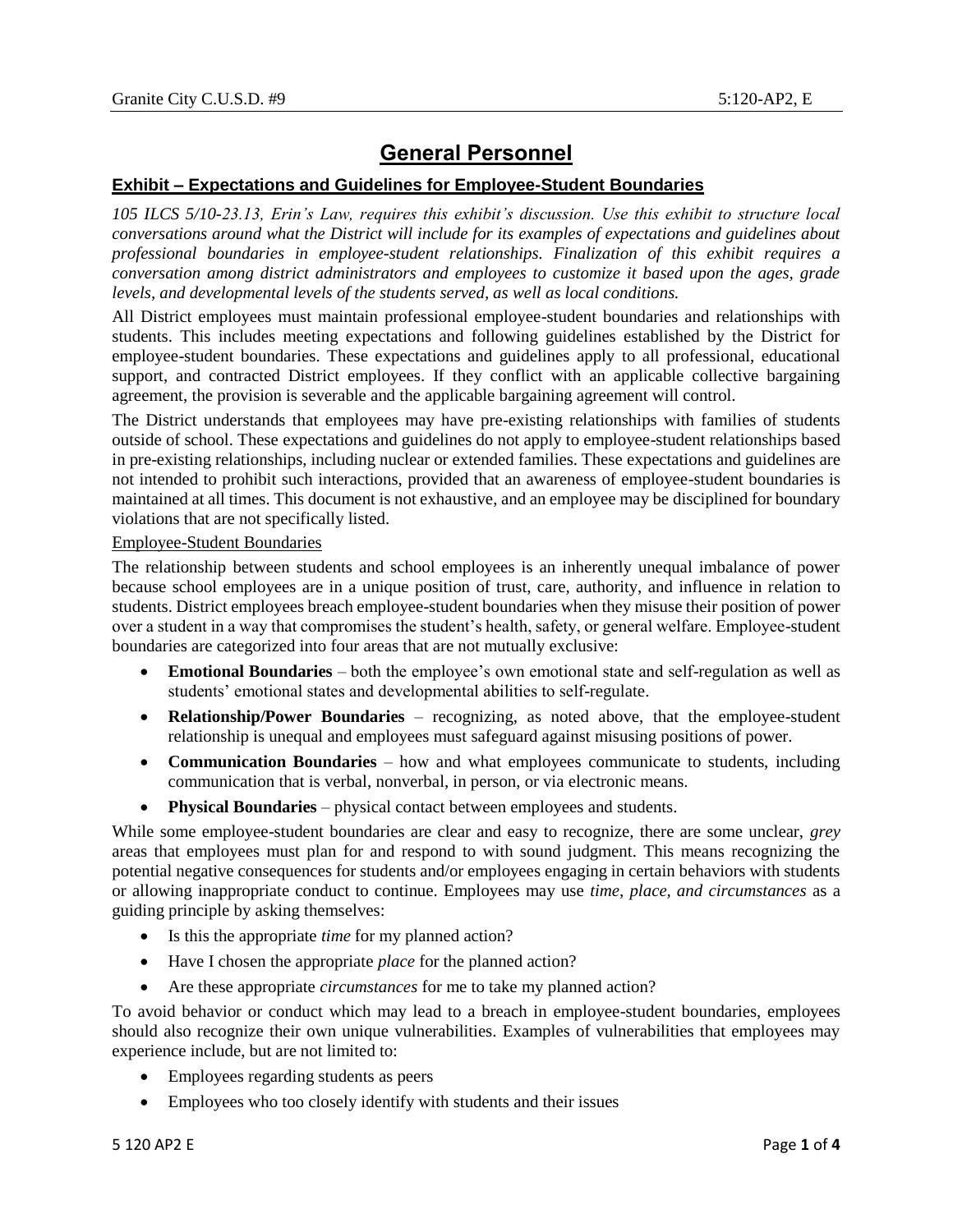- Employees experiencing adult relationship issues
- Immature employees, or employees with an under-developed moral compass
- Employees feeling a need for attention
- Employees who abuse alcohol or other substances
- Employees who lack personal crisis management skills

Employees experiencing difficulties in their personal lives may be particularly susceptible to engaging in at-risk behavior or conduct with students. Employees must be alert to such risks and ensure they maintain professional boundaries at all times. The REFLECT ethical decision-making model may help employees evaluate and address conduct that concerns them. See [https://legacy.apsc.gov.au/reflect-aps-values-and](https://legacy.apsc.gov.au/reflect-aps-values-and-code-conduct-decision-making-model)[code-conduct-decision-making-model.](https://legacy.apsc.gov.au/reflect-aps-values-and-code-conduct-decision-making-model)

## Guidelines for Specific Boundary Areas

*Customize based upon the ages, grade levels, and developmental levels of the students served.*

| <b>Boundary Area</b> | Inappropriate                                                                                                               | Appropriate                                                                                                                                                                                                                                                                                                                                                                                                                                                               |
|----------------------|-----------------------------------------------------------------------------------------------------------------------------|---------------------------------------------------------------------------------------------------------------------------------------------------------------------------------------------------------------------------------------------------------------------------------------------------------------------------------------------------------------------------------------------------------------------------------------------------------------------------|
| Emotional            | Favoring certain students by<br>inviting them to your classroom<br>at non-instructional times to<br>"hang out."             | Inviting students who need<br>additional instructional support<br>to your classroom for such<br>additional support.                                                                                                                                                                                                                                                                                                                                                       |
|                      | Favoring certain students by<br>giving them special privileges.<br>Engaging in peer-like behavior                           | Conducting one-on-one student<br>conferences in a classroom with<br>the door open.                                                                                                                                                                                                                                                                                                                                                                                        |
|                      | with students.<br>Discussing personal issues with<br>students.                                                              |                                                                                                                                                                                                                                                                                                                                                                                                                                                                           |
| Relationship/Power   | Meeting with a student off-<br>campus without parent/guardian<br>knowledge and/or permission.                               | Meeting with a student off-<br>campus with parent/guardian<br>knowledge and/or permission,<br>e.g., when providing pre-<br>arranged tutoring or coaching<br>services.<br>Transporting a student in a<br>school or private vehicle with<br>administrative authorization.<br>Taking and using photos/videos<br>of students for educational<br>purposes, with student and<br>parent/guardian consent, while<br>abiding by student records laws,<br>policies, and procedures. |
|                      | Dating, requesting, or<br>participating in a private<br>meeting with a student (in<br>person or virtually) outside your     |                                                                                                                                                                                                                                                                                                                                                                                                                                                                           |
|                      | professional role.                                                                                                          |                                                                                                                                                                                                                                                                                                                                                                                                                                                                           |
|                      | Transporting a student in a<br>school or private vehicle<br>without administrative<br>authorization.                        |                                                                                                                                                                                                                                                                                                                                                                                                                                                                           |
|                      | Giving gifts, money, or treats to<br>individual students.                                                                   |                                                                                                                                                                                                                                                                                                                                                                                                                                                                           |
|                      | Sending students on personal<br>errands.                                                                                    |                                                                                                                                                                                                                                                                                                                                                                                                                                                                           |
|                      | Intervening in serious student<br>problems instead of referring the<br>student to an appropriately<br>trained professional. |                                                                                                                                                                                                                                                                                                                                                                                                                                                                           |
|                      | A sexual or romantic invitation<br>toward or from a student.                                                                |                                                                                                                                                                                                                                                                                                                                                                                                                                                                           |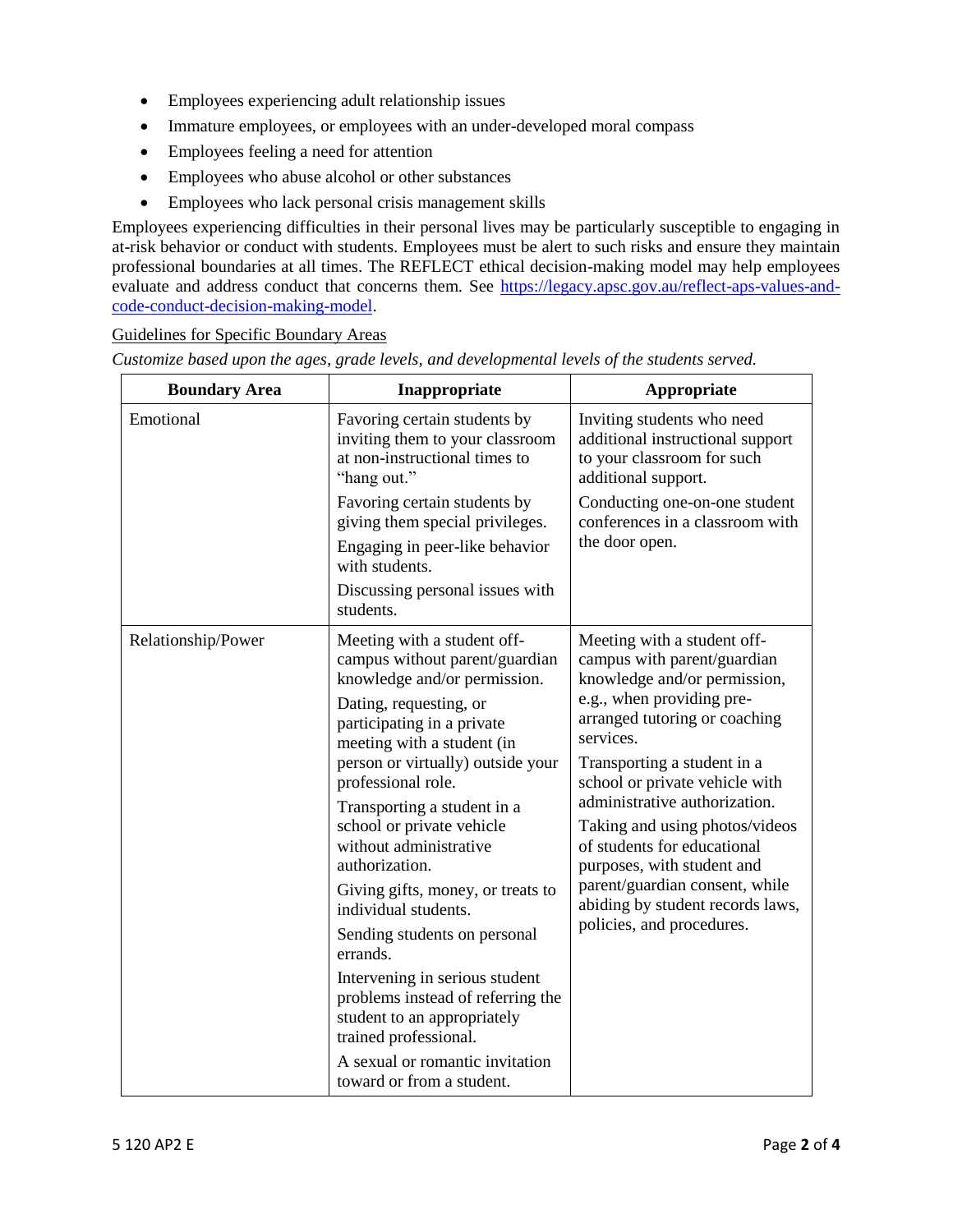| <b>Boundary Area</b> | Inappropriate                                                                                                                                                                | Appropriate                                                                                                                                                                                                                          |
|----------------------|------------------------------------------------------------------------------------------------------------------------------------------------------------------------------|--------------------------------------------------------------------------------------------------------------------------------------------------------------------------------------------------------------------------------------|
|                      | Taking and using photos/videos<br>of students for non-educational<br>purposes.                                                                                               |                                                                                                                                                                                                                                      |
| Communication        | Initiating or extending contact<br>with a student beyond the school<br>day in a one-on-one or non-<br>group setting.                                                         | Limiting communication to<br>what is necessary for<br>educational and/or<br>extracurricular activities.                                                                                                                              |
|                      | Inviting students to your home.<br>Adding students on personal<br>social networking sites as<br>contacts when unrelated to a<br>legitimate educational purpose.              | Using District-approved<br>methods for communicating<br>with students.                                                                                                                                                               |
|                      | Privately messaging students by<br>any means.                                                                                                                                |                                                                                                                                                                                                                                      |
|                      | Maintaining intense eye contact.<br>Making comments about a<br>student's physical attributes,<br>including excessively flattering<br>comments.                               |                                                                                                                                                                                                                                      |
|                      | Engaging in sexualized or<br>romantic dialog.                                                                                                                                |                                                                                                                                                                                                                                      |
|                      | Making sexually suggestive<br>comments directed toward or<br>with a student.                                                                                                 |                                                                                                                                                                                                                                      |
|                      | Disclosing confidential<br>information.                                                                                                                                      |                                                                                                                                                                                                                                      |
|                      | Self-disclosure of a sexual,<br>romantic, or erotic nature.                                                                                                                  |                                                                                                                                                                                                                                      |
| Physical             | Full frontal hugs.<br>Invading personal space.                                                                                                                               | Occasionally patting a student<br>on the back, shoulder, or arm.                                                                                                                                                                     |
|                      | Massages, shoulder rubs, neck<br>rubs, etc.                                                                                                                                  | Momentary physical contact<br>with limited force designed to                                                                                                                                                                         |
|                      | Lingering touches or squeezes.<br>Tickling.                                                                                                                                  | prevent a student from<br>completing an act that would<br>result in potential physical harm<br>to the student or another person<br>or damage to property; or to<br>remove a disruptive student who<br>is unwilling to leave the area |
|                      | Having a student on your lap.<br>Physical exposure of a sexual,<br>romantic, or erotic nature.<br>Sexual, indecent, romantic, or                                             |                                                                                                                                                                                                                                      |
|                      | erotic contact with a student.<br>Assisting a young student or a<br>student with special needs with<br>a toileting issue without<br>obtaining parent/guardian<br>permission. | voluntarily.<br>Assisting a young student or a<br>student with special needs with<br>a toileting issue when<br>parent/guardian permission has<br>been granted.                                                                       |

Adopted: